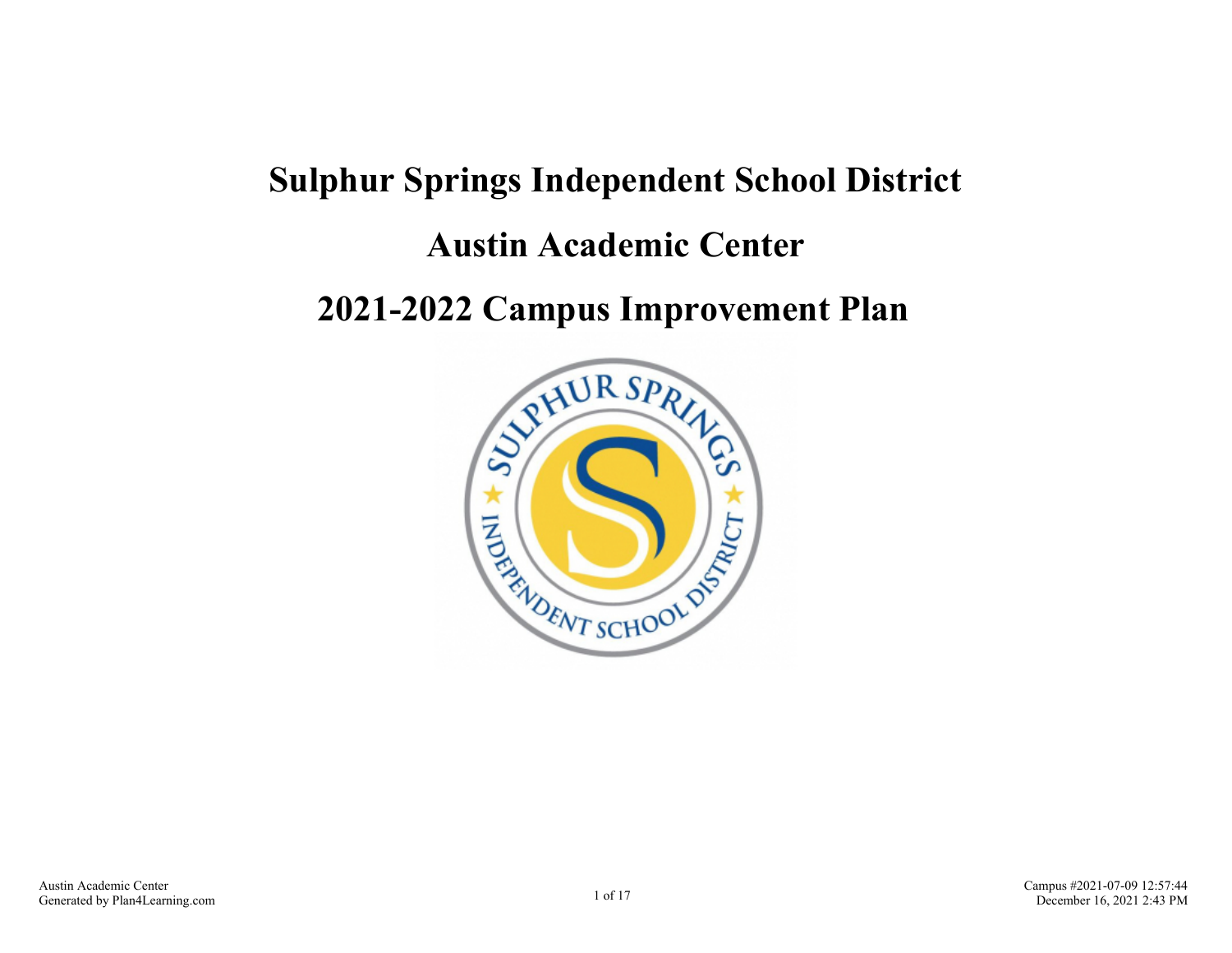# **Mission Statement**

We are Sulphur Springs Independent School District, an innovative, student-centered, family-oriented district, preparing ALL students to adapt and excel as citizens of a fastchanging world. In partnership with families and our community, we provide opportunities for ALL students to attain personal growth and become lifelong learners.

## **Vision**

Developing Confident Lifelong Learners

# **Core Beliefs**

We believe all children can learn.

We believe every student's basic needs must be met.

We believe every person should be and feel safe.

We believe every person is unique, valuable, and has worth.

We believe relationships are essential.

We believe in helping all students find success in a changing world.

We believe family and community partnerships are essential.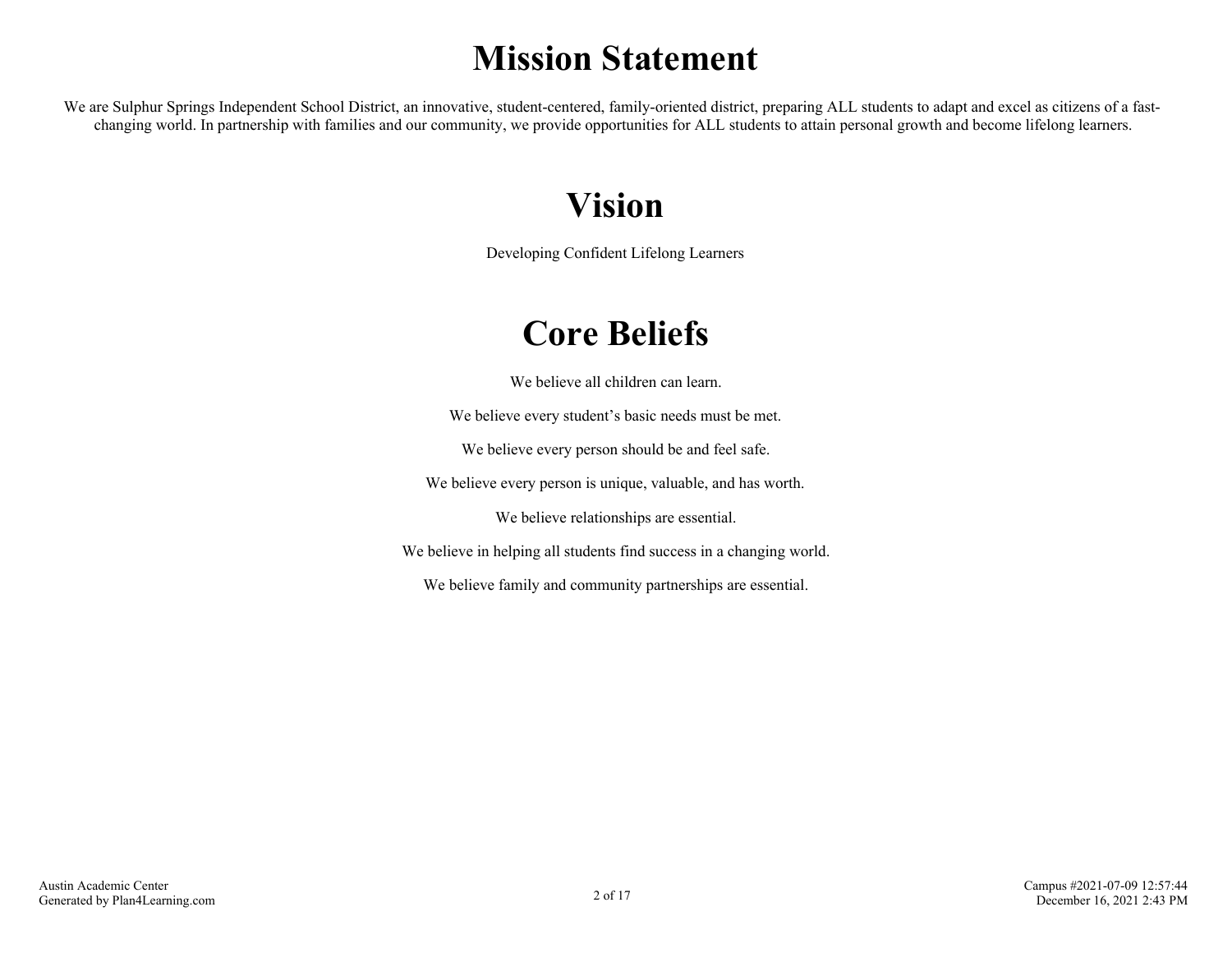### **Table of Contents**

| Comprehensive Needs Assessment                                                                                  |    |
|-----------------------------------------------------------------------------------------------------------------|----|
| Demographics                                                                                                    |    |
| <b>Student Learning</b>                                                                                         |    |
| School Processes & Programs                                                                                     |    |
| Perceptions                                                                                                     |    |
| <b>Priority Problem Statements</b>                                                                              |    |
| Goals                                                                                                           | 8  |
| Goal 1: Students will be encouraged and challenged to meet their fullest potential.                             |    |
| Goal 2: Students will be educated in learning environments that are safe, drug-free, and conducive to learning. |    |
| Goal 3: Students will be taught by highly qualified and exceptionally trained staff.                            |    |
| Goal 4: Sulphur Springs ISD will encourage parent, family and community engagement in school activities.        |    |
| <b>State Compensatory</b>                                                                                       | 14 |
| Budget for Austin Academic Center                                                                               | 15 |
| Personnel for Austin Academic Center                                                                            |    |
| Campus Improvement Team                                                                                         |    |
| Addendums                                                                                                       | 16 |
|                                                                                                                 |    |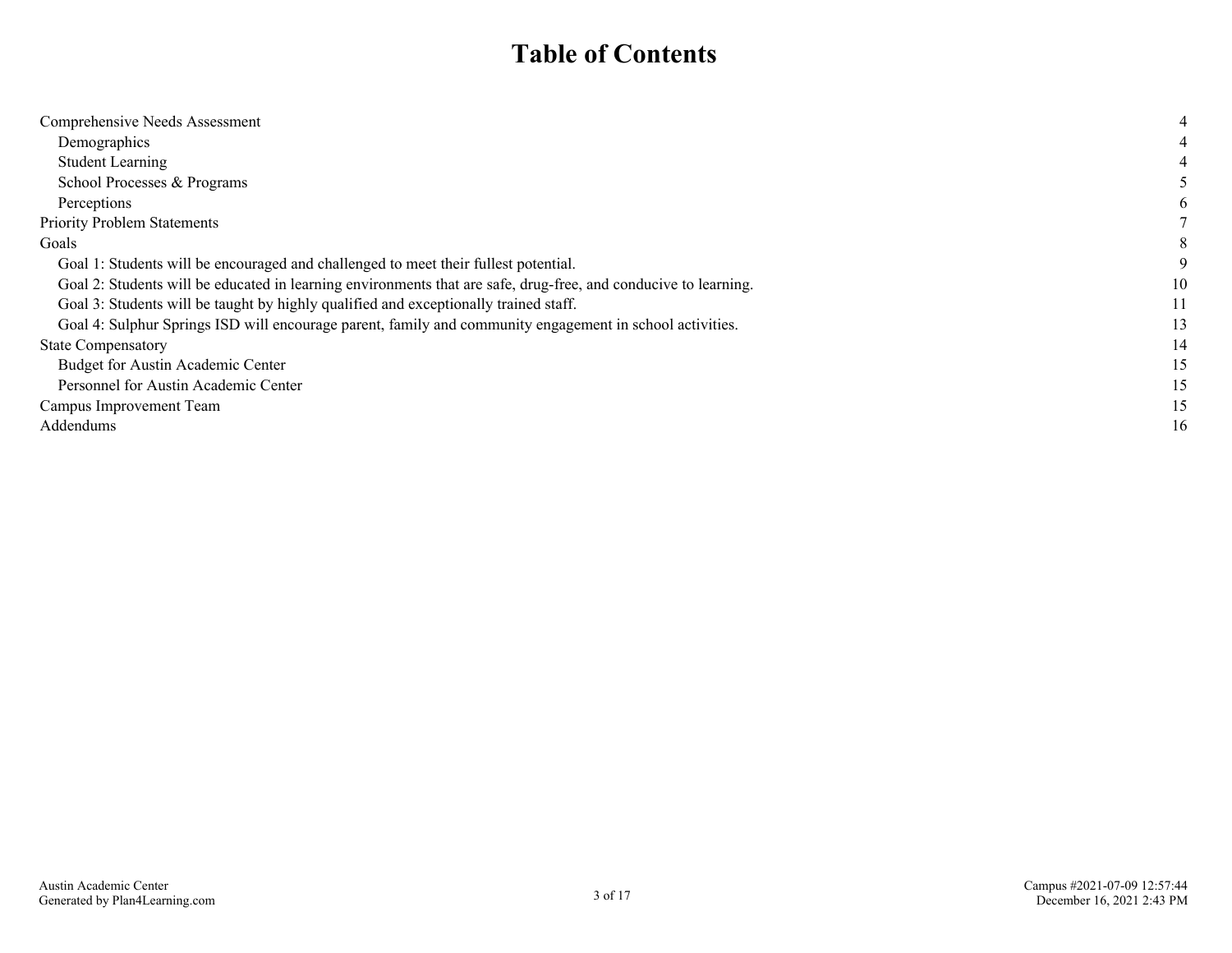# **Comprehensive Needs Assessment**

### <span id="page-3-0"></span>**Demographics**

#### **Demographics Summary**

Austin Academic Center is a first-year campus.

#### **Problem Statements Identifying Demographics Needs**

**Problem Statement 1:** Some students at AAC are in their 5th or 6th year. **Root Cause:** Poor attendance, home life difficulties, lack of positive relationships with campus staff and/or any of the 14 At-Risk Indicators.

**Problem Statement 2:** Students at AAC need experienced teachers, well versed in leadership characteristics and pedagogy. **Root Cause:** Lack of trust and/or competence in past experiences with faculty/staff.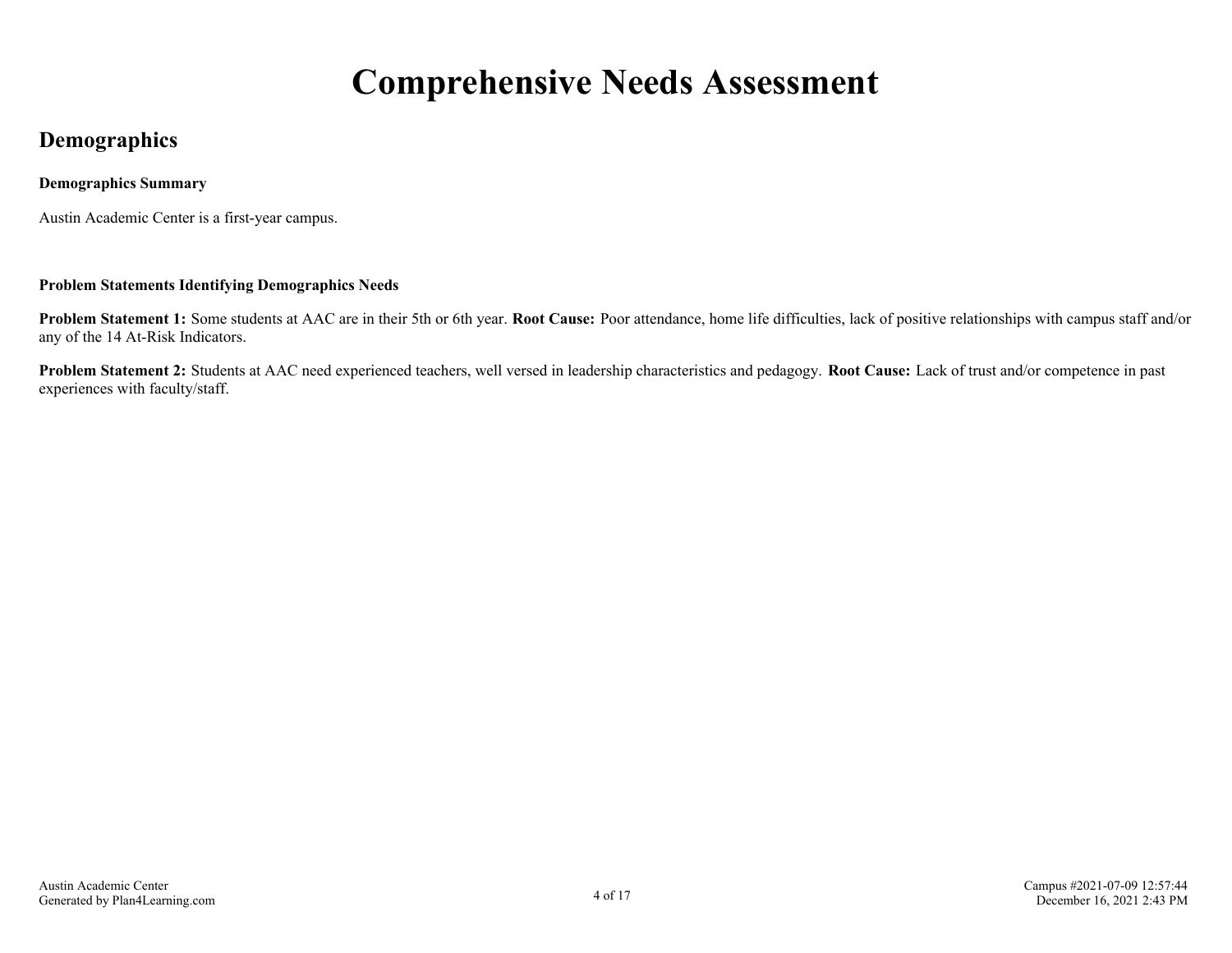### <span id="page-4-0"></span>**Student Learning**

#### **Student Learning Summary**

Austin Academic Center is a first-year campus.

#### **Problem Statements Identifying Student Learning Needs**

**Problem Statement 1:** The majority of AAC students do not meet the criteria outlined in the CCMR indicators (only when applicable - 10 or more graduates). **Root Cause:** Due to a High School Diploma being the end goal for most AAC students, the majority of our students do not take AP classes, dual credit, or sign up for courses that lead to any of the CCMR indicators.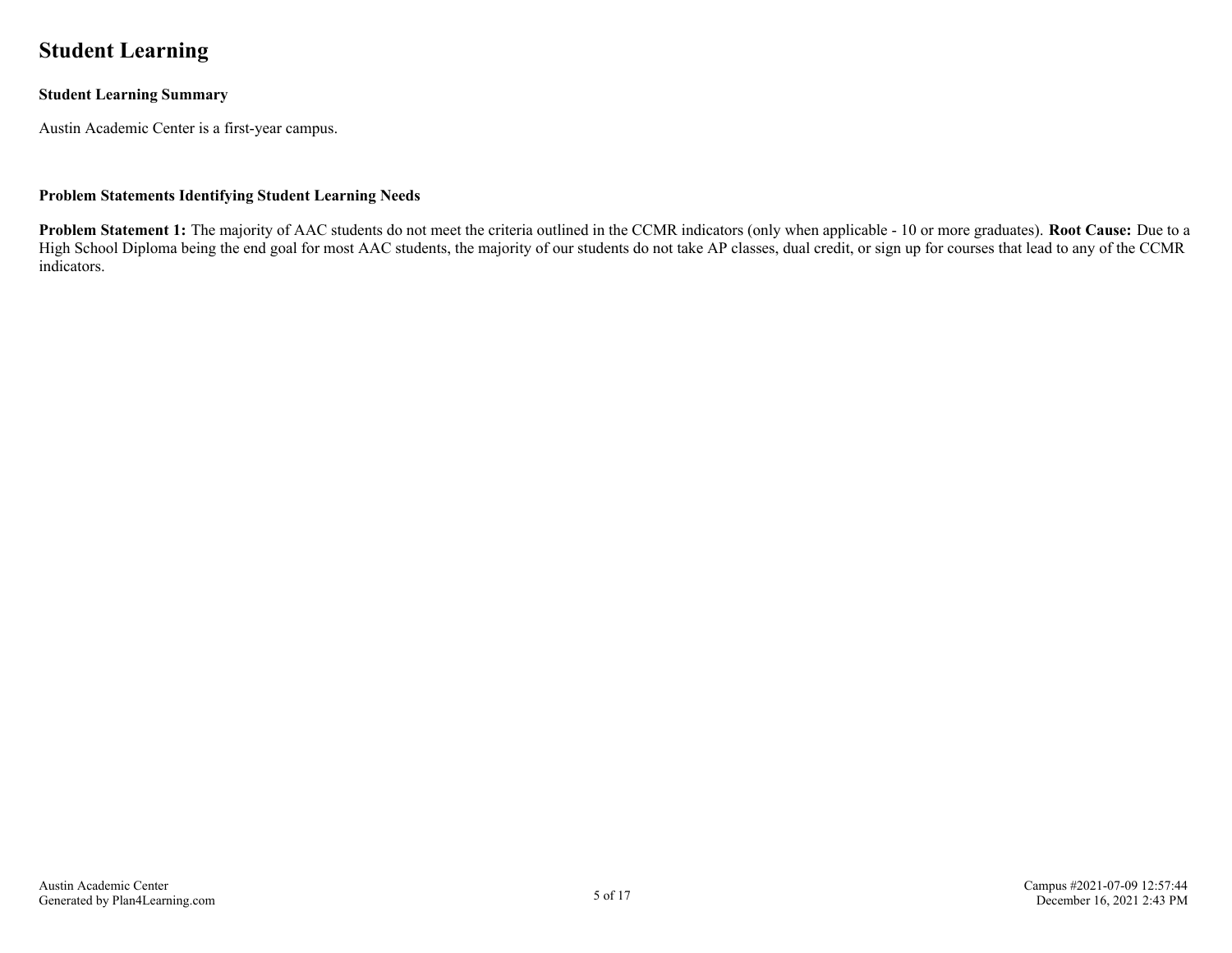### <span id="page-5-0"></span>**School Processes & Programs**

#### **School Processes & Programs Summary**

Austin Academic Center (AAC) is a Dropout Prevention Program for students who are at-risk of not finishing high school. This program provides high school students with the opportunity to learn and earn credit for courses they missed or failed. AAC provides at-risk students with an alternative academic setting in which to earn a high school diploma and graduate from Austin Academic Center.

AAC is a small and student-centered, alternative academic program. Admittance in the program requires a recommendation from the home-campus counselor or administrator, as well as an application and interview process. Applications may be printed from this site or obtained from counselors at SSHS.

AAC is designed for upper-grade level students who lack a number of credits in order to graduate. High School Seniors receive first priority for admittance into the program. Pregnant students and those with children may also find flexibility in the AAC program that will meet their individual needs.

#### **Problem Statements Identifying School Processes & Programs Needs**

**Problem Statement 1:** Edgenuity is our main source for curriculum and demands in-depth training to navigate. **Root Cause:** The complexity of the program and reporting variables.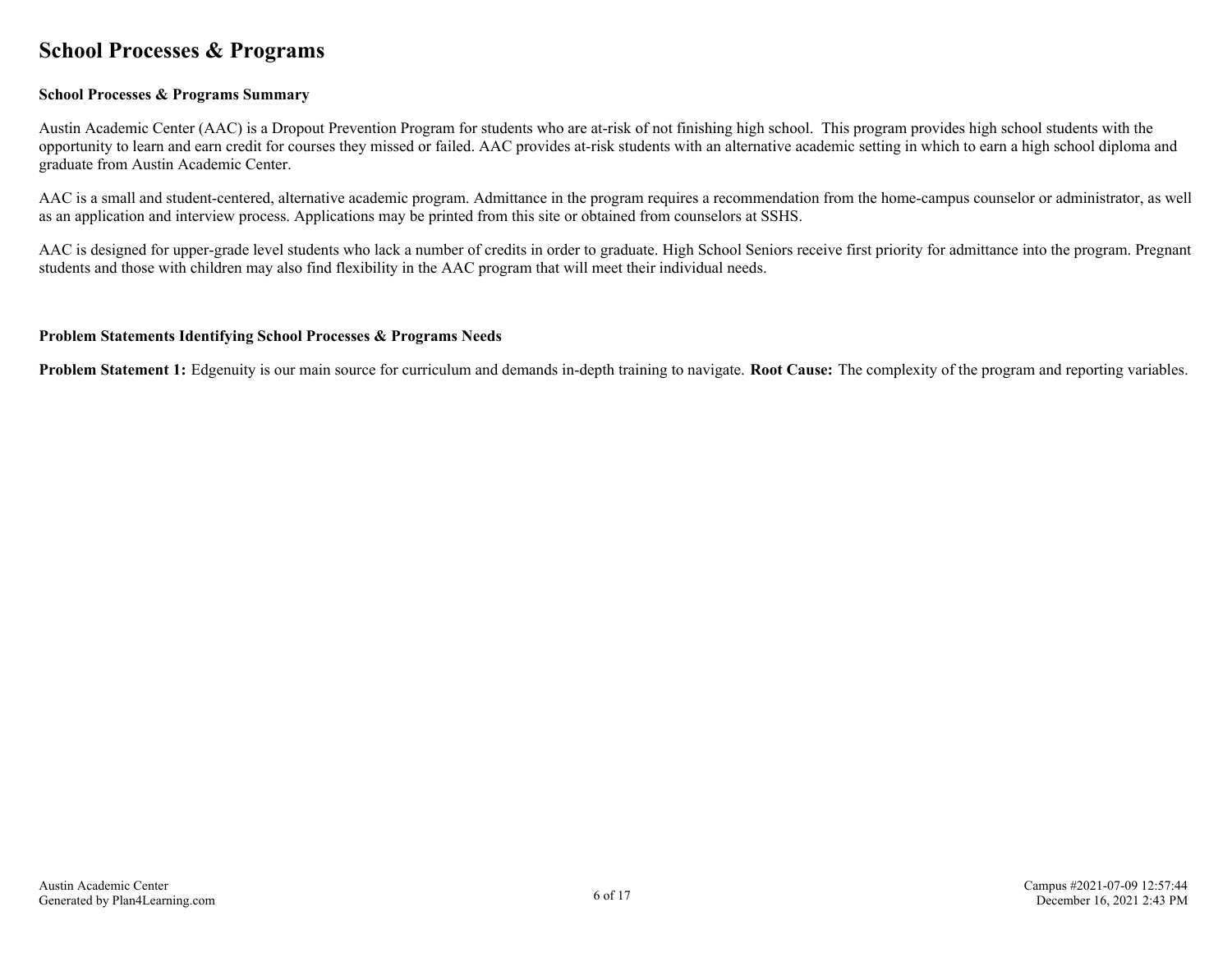### <span id="page-6-0"></span>**Perceptions**

#### **Perceptions Summary**

Relationships are a top priority. AAC will provide small class sizes, weekly character lessons, and highly qualified staff to meet the emotional and academic needs of all at-risk students.

#### **Problem Statements Identifying Perceptions Needs**

**Problem Statement 1:** Many students who enroll at AAC are vulnerable and are struggling to meet the expectations of a High School student. **Root Cause:** At-Risk students that attend AAC often experiencing major disruptions in their lives that are keeping them from achieving their primary goal, attaining a High School Diploma.

**Problem Statement 2:** Parents of newly enrolled AAC students are not aware of how many credits their child has received and what goals need to be set to attain the remaining credits. **Root Cause:** The complexity of the Graduation Plans and/or a breakdown in communication.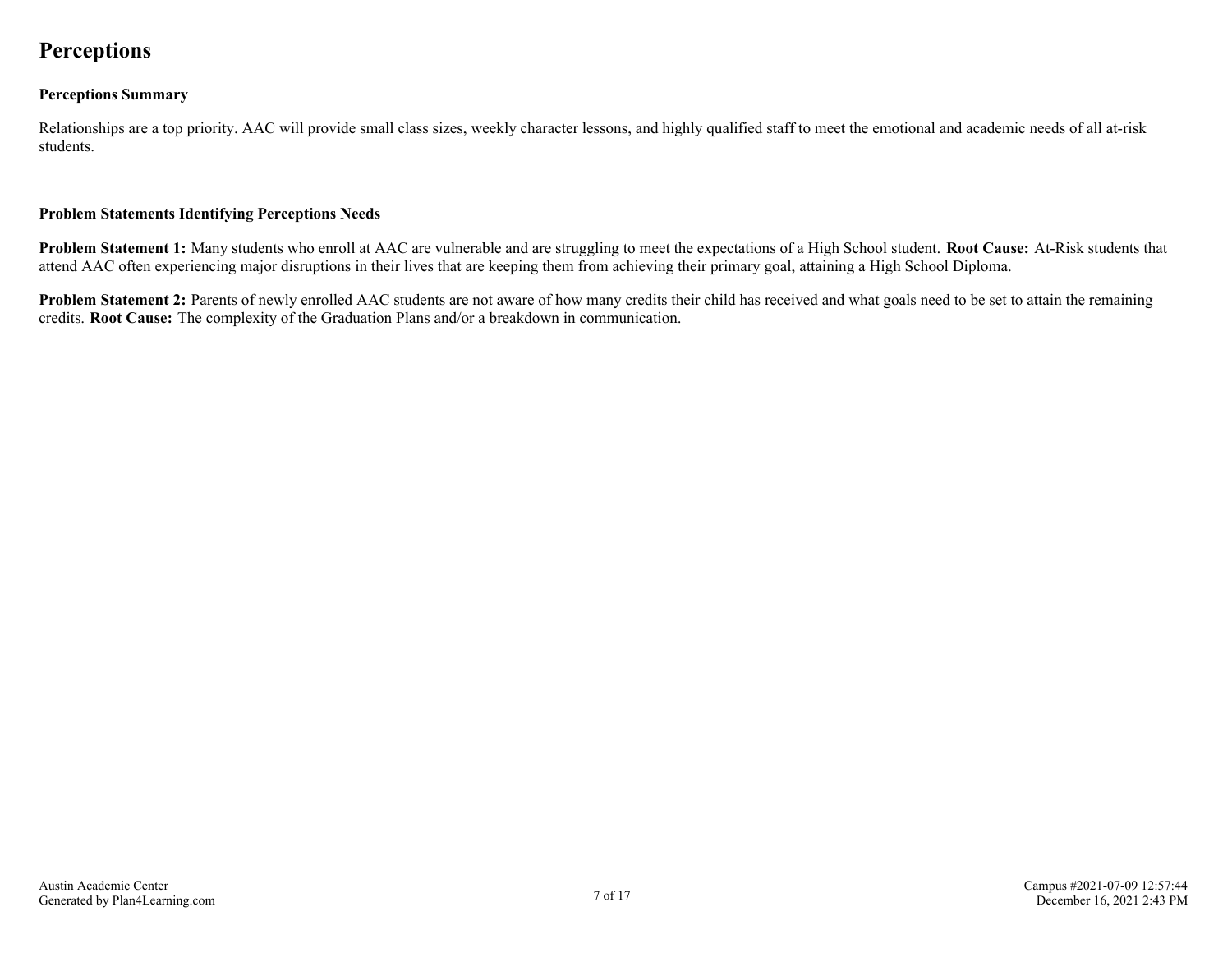<span id="page-7-0"></span>**Priority Problem Statements**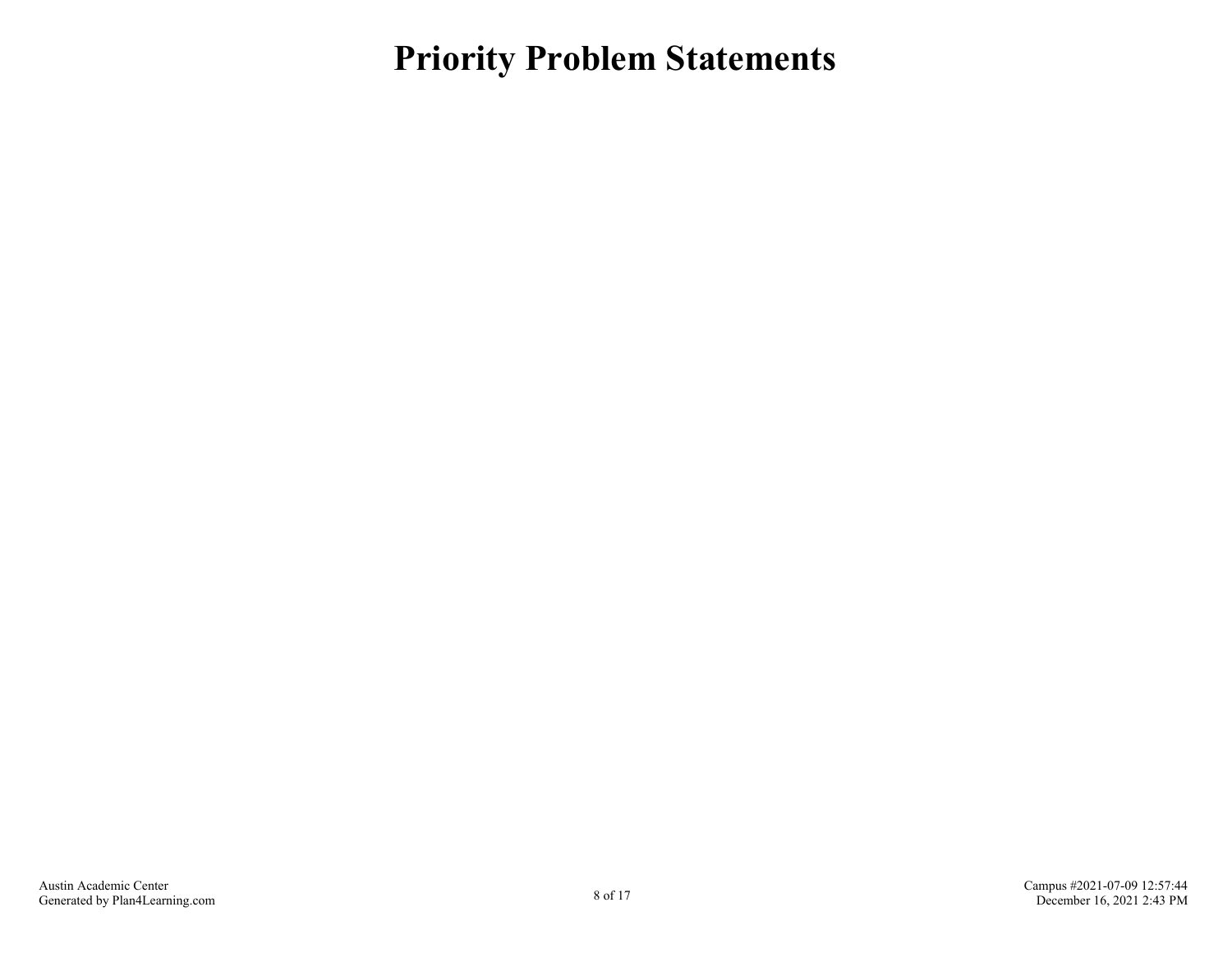# **Goals**

#### **Revised/Approved: December 13, 2021**

<span id="page-8-0"></span>**Goal 1:** Students will be encouraged and challenged to meet their fullest potential.

**Performance Objective 1:** All students will meet the Federal Graduation Rate for the STAAR accountability.

#### **Targeted or ESF High Priority**

**Evaluation Data Sources:** Graduation Rate & Demographic Information

| <b>Strategy 1 Details</b>                                                                                                                                              |             |                                      | <b>Reviews</b> |      |
|------------------------------------------------------------------------------------------------------------------------------------------------------------------------|-------------|--------------------------------------|----------------|------|
| <b>Strategy 1:</b> Austin Academic Center will work closely with Sulphur Springs High School to identify those students who<br>are behind in their graduation credits. |             | <b>Formative</b><br><b>Summative</b> |                |      |
|                                                                                                                                                                        |             | Feb                                  | Apr            | June |
| Strategy's Expected Result/Impact: Students will be able to graduate in the 4 yr Federal Graduation rate<br>instead of a 5 yr or 6 yr graduation rate.                 |             |                                      |                |      |
| Staff Responsible for Monitoring: Principal and Counselor.                                                                                                             | 15%         |                                      |                |      |
| Continue/Modify<br>Accomplished<br>No Progress<br>1009                                                                                                                 | Discontinue |                                      |                |      |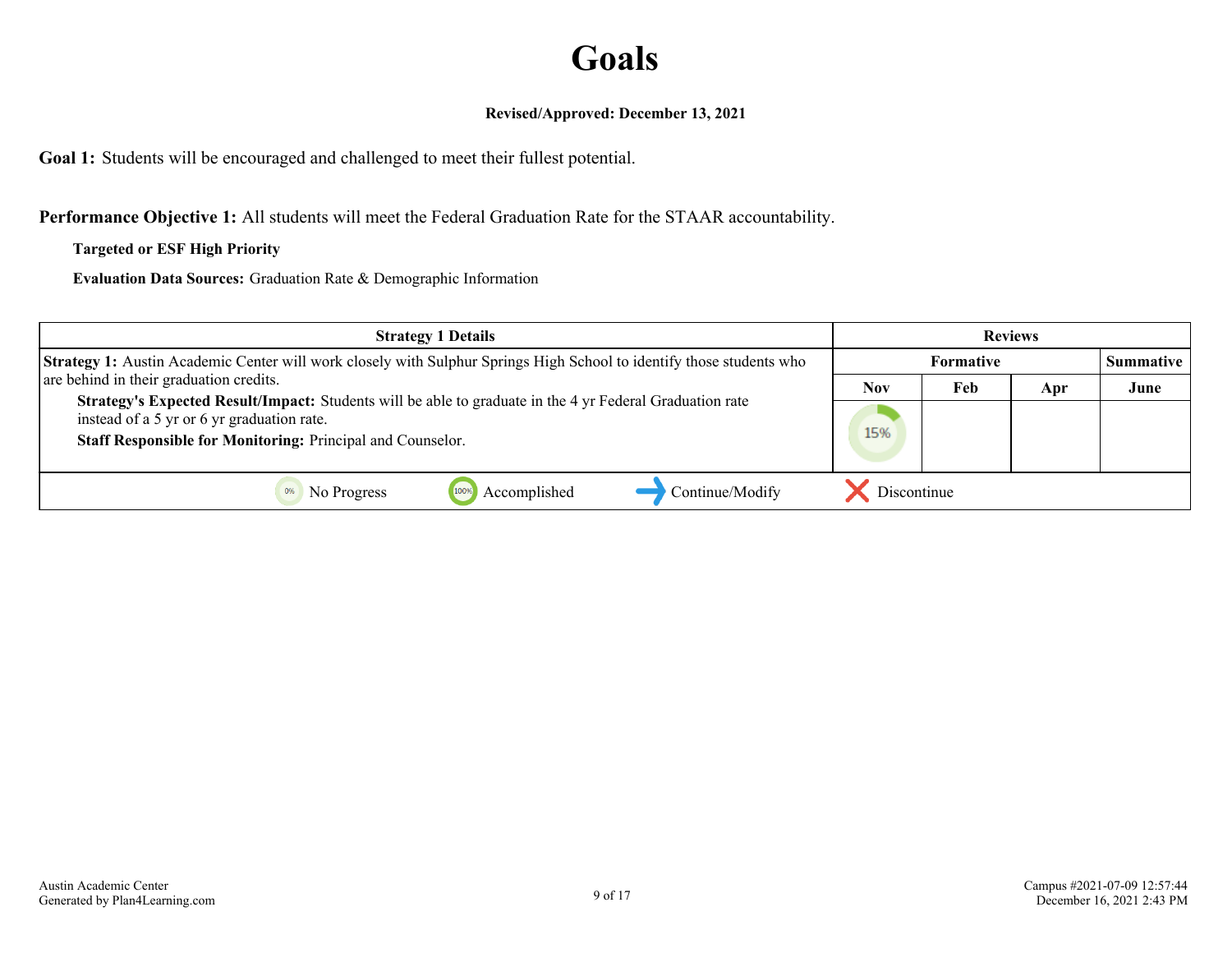**Goal 1:** Students will be encouraged and challenged to meet their fullest potential.

**Performance Objective 2:** All student groups will qualify and meet at least one CCMR indicator.

**Targeted or ESF High Priority**

**Evaluation Data Sources:** TSI Results

| <b>Strategy 1 Details</b>                                                                                                                             | <b>Reviews</b> |                  |     |                  |
|-------------------------------------------------------------------------------------------------------------------------------------------------------|----------------|------------------|-----|------------------|
| <b>Strategy 1:</b> Administer the TSI to all eligible Austin Academic Center students.                                                                |                | <b>Formative</b> |     | <b>Summative</b> |
| Strategy's Expected Result/Impact: Students will meet one CCMR indicator for accountability.                                                          | <b>Nov</b>     | Feb              | Apr | June             |
| Staff Responsible for Monitoring: Principal and Counselor                                                                                             |                |                  |     |                  |
| TEA Priorities: Connect high school to career and college - ESF Levers: Lever 1: Strong School Leadership<br>and Planning - Targeted Support Strategy | 0%             |                  |     |                  |
| <b>Strategy 2 Details</b>                                                                                                                             | <b>Reviews</b> |                  |     |                  |
| <b>Strategy 2:</b> Austin Academic Center will conduct quarterly tracking and reporting of CCMR indicators.                                           |                | <b>Formative</b> |     | <b>Summative</b> |
| Strategy's Expected Result/Impact: Students will meet one CCMR indicator for accountability.                                                          |                | Feb              | Apr | June             |
| <b>Staff Responsible for Monitoring: Principal and Counselor</b>                                                                                      |                |                  |     |                  |
| <b>TEA Priorities:</b> Connect high school to career and college - <b>ESF Levers:</b> Lever 1: Strong School Leadership                               |                |                  |     |                  |
| and Planning - Targeted Support Strategy                                                                                                              |                |                  |     |                  |
| Accomplished<br>No Progress<br>Continue/Modify<br>1009                                                                                                | Discontinue    |                  |     |                  |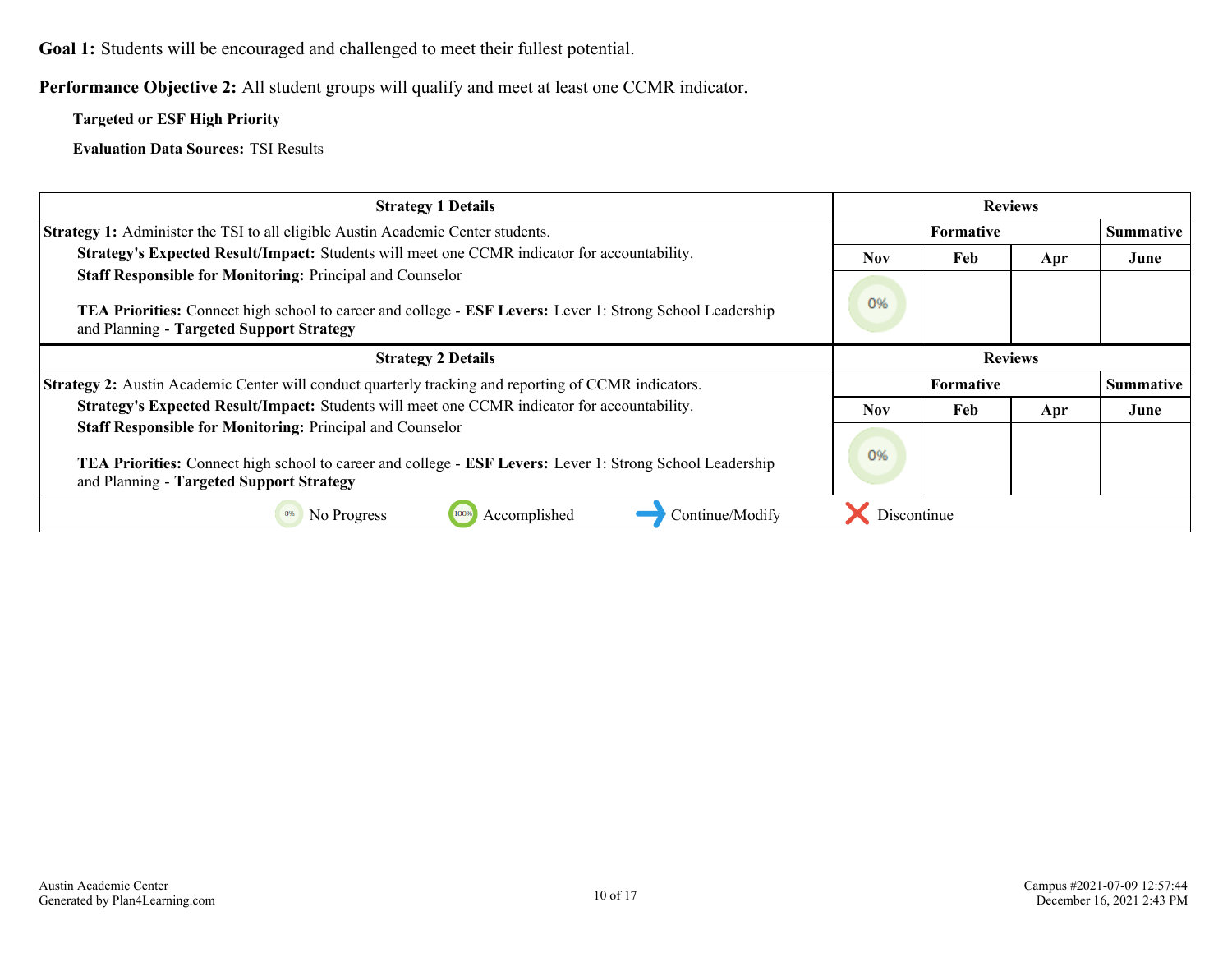<span id="page-10-0"></span>**Goal 2:** Students will be educated in learning environments that are safe, drug-free, and conducive to learning.

**Performance Objective 1:** Austin Academic Center will provide a safe and orderly school environment conducive to learning for all students and staff.

| <b>Strategy 1 Details</b>                                                                                                                                                                                                                                                                                                                                                                             |                  |           | <b>Reviews</b>   |                  |
|-------------------------------------------------------------------------------------------------------------------------------------------------------------------------------------------------------------------------------------------------------------------------------------------------------------------------------------------------------------------------------------------------------|------------------|-----------|------------------|------------------|
| <b>Strategy 1:</b> All staff and students are trained on COVID-19 safety procedures and protocols.                                                                                                                                                                                                                                                                                                    |                  | Formative |                  | <b>Summative</b> |
| Strategy's Expected Result/Impact: Austin Academic Center will have a safe campus due to following<br>mitigation protocols                                                                                                                                                                                                                                                                            | <b>Nov</b>       | Feb       | Apr              | June             |
| <b>Staff Responsible for Monitoring: Principal and staff</b>                                                                                                                                                                                                                                                                                                                                          | 100%             | 100%      | 100%             |                  |
| <b>ESF Levers:</b> Lever 3: Positive School Culture                                                                                                                                                                                                                                                                                                                                                   |                  |           |                  |                  |
| <b>Strategy 2 Details</b>                                                                                                                                                                                                                                                                                                                                                                             |                  |           | <b>Reviews</b>   |                  |
| <b>Strategy 2:</b> The administration will ensure that all DAEP and non-DAEP students are separated per the Commissioner's                                                                                                                                                                                                                                                                            | <b>Formative</b> |           |                  | <b>Summative</b> |
| Rules Concerning Safe Schools.                                                                                                                                                                                                                                                                                                                                                                        | <b>Nov</b>       | Feb       | Apr              | June             |
| Strategy's Expected Result/Impact: Austin Academic Center will have a safer campus due to eliminating the<br>possibility of interaction between students enrolled in the Alternative Education campus and DAEP.<br><b>Staff Responsible for Monitoring: Principal</b>                                                                                                                                 |                  | 100%      | 100%             |                  |
| <b>ESF Levers:</b> Lever 3: Positive School Culture                                                                                                                                                                                                                                                                                                                                                   |                  |           |                  |                  |
| <b>Strategy 3 Details</b>                                                                                                                                                                                                                                                                                                                                                                             | <b>Reviews</b>   |           |                  |                  |
| Strategy 3: Ongoing safety support systems including but not limited to; school resource officers, emergency preparedness                                                                                                                                                                                                                                                                             | Formative        |           | <b>Summative</b> |                  |
| plan, students and staff viewing of safety video, safety drills, posted safety plans in each location, new raptor app<br>management system, security camera updates, two-way radios, and new door camera buzzers on outside doors for access to<br>the campus.<br>Strategy's Expected Result/Impact: Austin Academic Center will be a secure and safe campus for all faculty,<br>staff, and students. |                  | Feb       | Apr              | June             |
|                                                                                                                                                                                                                                                                                                                                                                                                       |                  |           |                  |                  |
|                                                                                                                                                                                                                                                                                                                                                                                                       |                  |           |                  |                  |
| Staff Responsible for Monitoring: Campus Police Officer and Principal                                                                                                                                                                                                                                                                                                                                 |                  |           |                  |                  |
| <b>Strategy 4 Details</b>                                                                                                                                                                                                                                                                                                                                                                             | <b>Reviews</b>   |           |                  |                  |
| Strategy 4: Implement Capturing Kid's Hearts strategies and weekly Lead-worthy Character Lessons.                                                                                                                                                                                                                                                                                                     |                  | Formative |                  | <b>Summative</b> |
| Strategy's Expected Result/Impact: Decreased classroom discipline issues.<br>Staff Responsible for Monitoring: Principal, Teachers, and Aides                                                                                                                                                                                                                                                         |                  | Feb       | Apr              | June             |
|                                                                                                                                                                                                                                                                                                                                                                                                       |                  |           |                  |                  |
| 100%<br>Accomplished<br>Continue/Modify<br>0%<br>No Progress                                                                                                                                                                                                                                                                                                                                          | Discontinue      |           |                  |                  |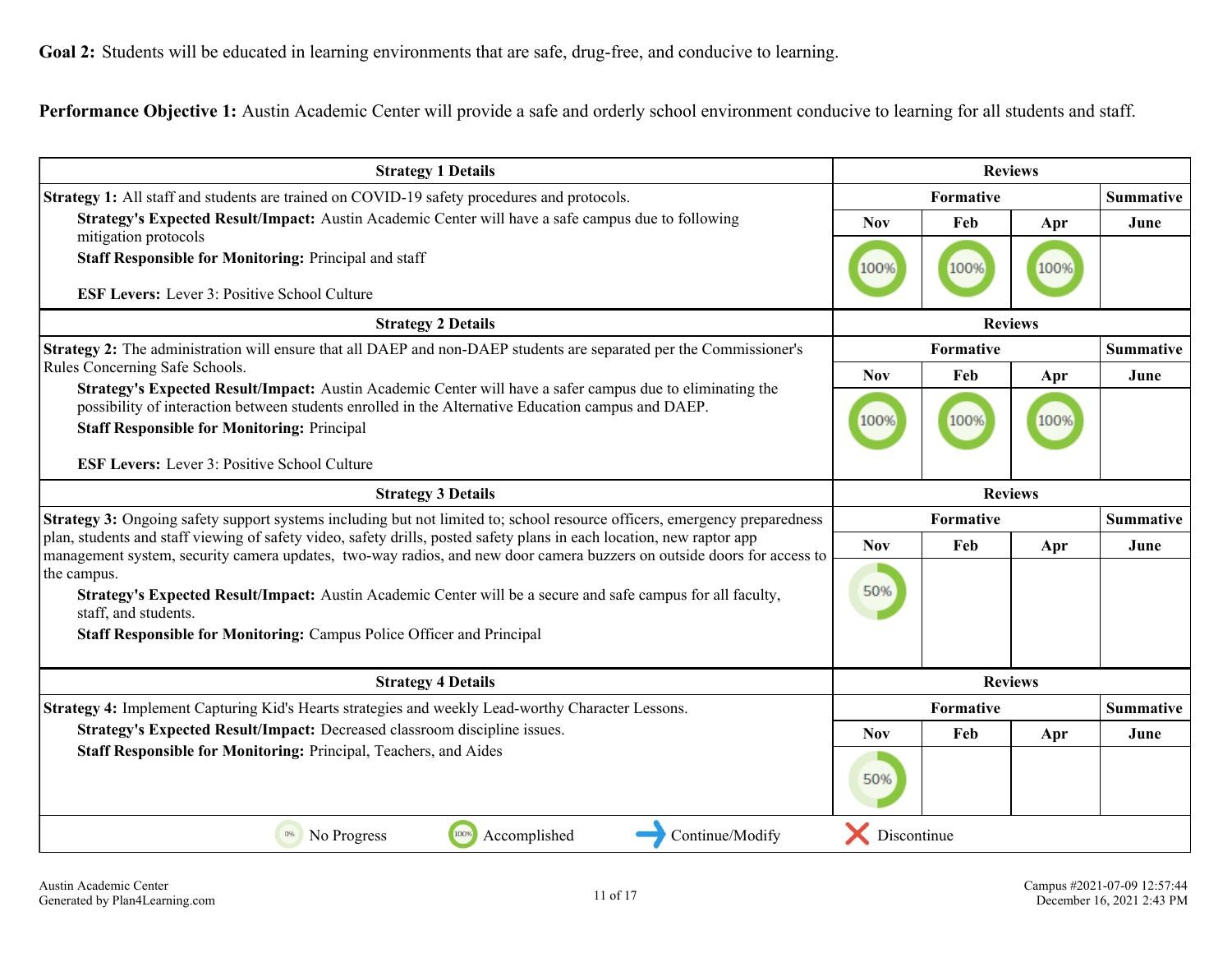<span id="page-11-0"></span>**Goal 3:** Students will be taught by highly qualified and exceptionally trained staff.

**Performance Objective 1:** To recruit, retain and develop highly qualified teachers and staff for all students.

| <b>Strategy 1 Details</b>                                                                                                                                        |             |                                      | <b>Reviews</b> |      |
|------------------------------------------------------------------------------------------------------------------------------------------------------------------|-------------|--------------------------------------|----------------|------|
| Strategy 1: Austin Academic Center will attend Region 8 job fairs as well as other job fairs to recruit highly qualified<br>teachers and staff for all students. |             | <b>Formative</b><br><b>Summative</b> |                |      |
|                                                                                                                                                                  |             | Feb                                  | Apr            | June |
| Strategy's Expected Result/Impact: Austin Academic Center will have a 100% HQ staff.<br><b>Staff Responsible for Monitoring: Principal</b>                       |             |                                      |                |      |
|                                                                                                                                                                  | 0%          |                                      |                |      |
|                                                                                                                                                                  |             |                                      |                |      |
| Accomplished<br>Continue/Modify<br>1009<br>No Progress                                                                                                           | Discontinue |                                      |                |      |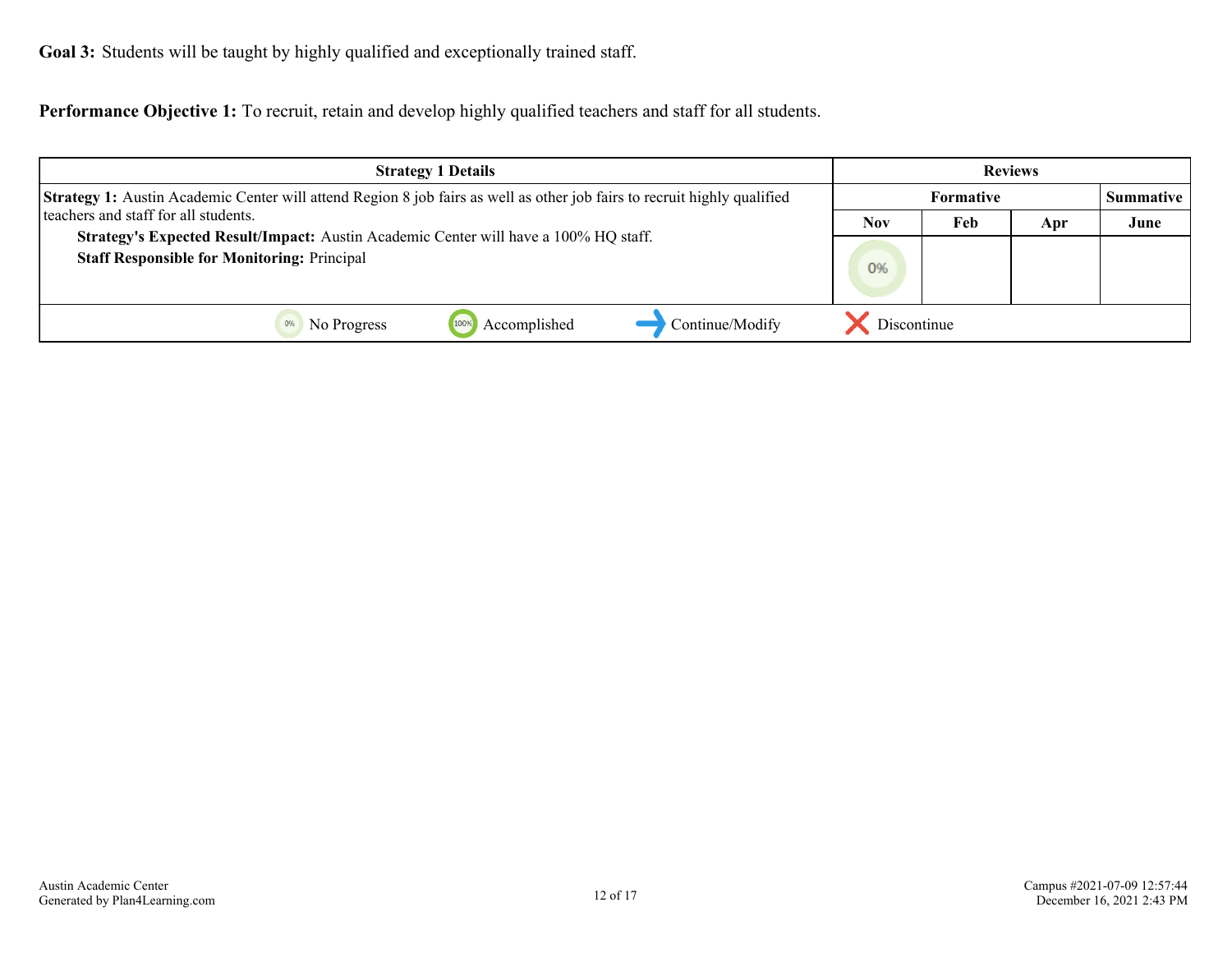**Goal 3:** Students will be taught by highly qualified and exceptionally trained staff.

**Performance Objective 2:** 100% of Austin Academic staff will be proficient in the use of Edgenuity.

**Evaluation Data Sources:** Professional development results; regular instructional design and delivery integrated with technology.

| <b>Strategy 1 Details</b>                                                                                  |                  |     | <b>Reviews</b> |                  |
|------------------------------------------------------------------------------------------------------------|------------------|-----|----------------|------------------|
| <b>Strategy 1:</b> On-going professional learning for teachers and staff.                                  | <b>Formative</b> |     |                | <b>Summative</b> |
| Strategy's Expected Result/Impact: Training sessions with Edgenuity. On-campus technology ideas, training, | <b>Nov</b>       | Feb | Apr            | June             |
| and implementation of staff.                                                                               |                  |     |                |                  |
| <b>Staff Responsible for Monitoring: Principal, Campus Teachers, Education Aides</b>                       | 50%              |     |                |                  |
|                                                                                                            |                  |     |                |                  |
| Continue/Modify<br>Accomplished<br>No Progress                                                             | Discontinue      |     |                |                  |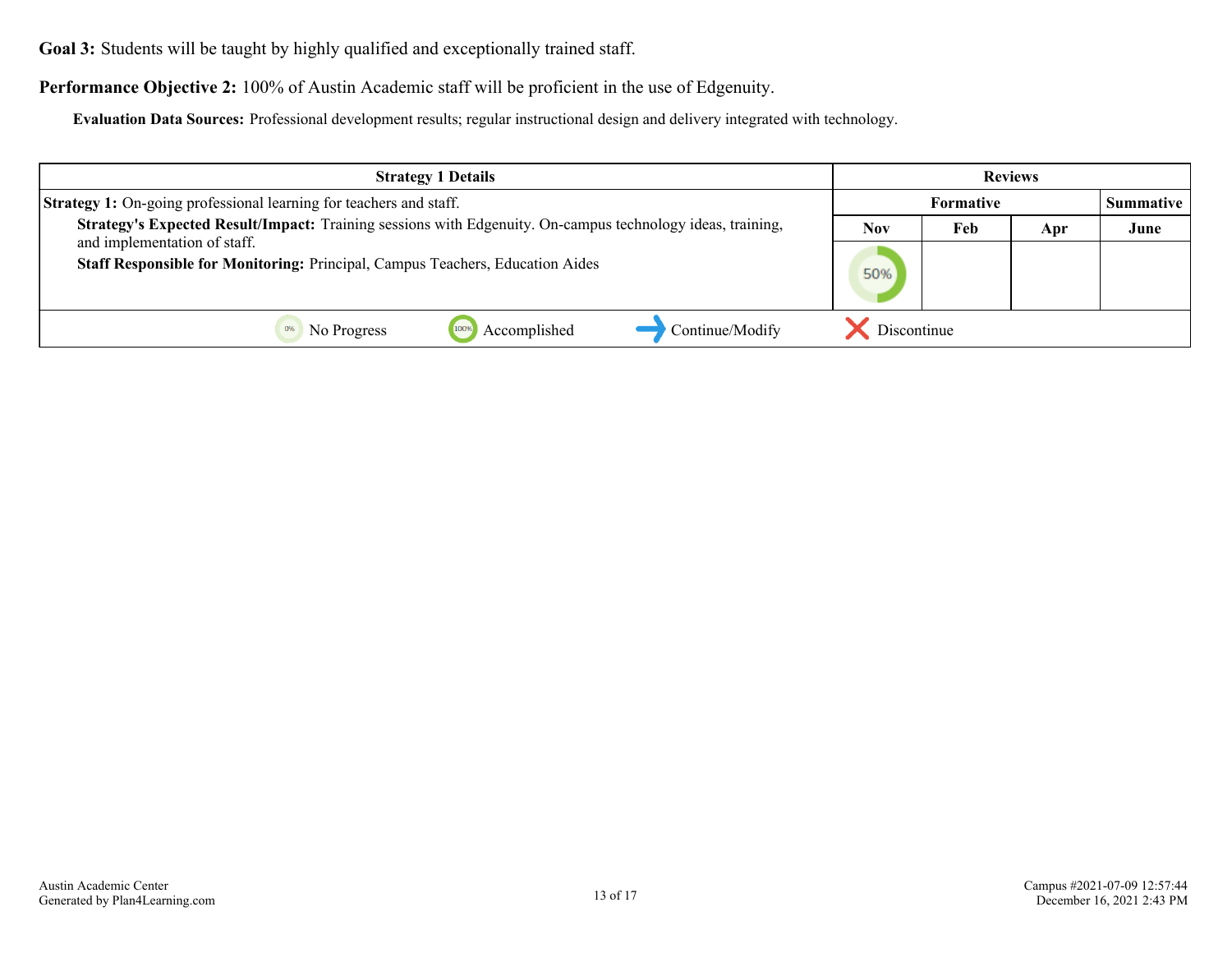<span id="page-13-0"></span>**Goal 4:** Sulphur Springs ISD will encourage parent, family and community engagement in school activities.

**Performance Objective 1:** Austin Academic Center will work jointly with parents and the community to maximize learning for all students through communication, collaborative partnerships and unity of purpose.

| <b>Strategy 1 Details</b>                                                                                                                                                                             |                  | <b>Reviews</b>   |                  |                  |
|-------------------------------------------------------------------------------------------------------------------------------------------------------------------------------------------------------|------------------|------------------|------------------|------------------|
| <b>Strategy 1:</b> Utilize skyward messenger and the AAC website to keep parents and the community informed and engaged.                                                                              | <b>Formative</b> |                  | <b>Summative</b> |                  |
| Strategy's Expected Result/Impact: Parents and students will be well informed about school academics and                                                                                              | <b>Nov</b>       | Feb              | Apr              | June             |
| activities.<br><b>Staff Responsible for Monitoring: Principal and Counselor</b>                                                                                                                       |                  |                  |                  |                  |
| <b>Strategy 2 Details</b>                                                                                                                                                                             |                  | <b>Reviews</b>   |                  |                  |
| <b>Strategy 2:</b> Austin Academic Center teachers will provide information via email and the parent portal in Edgenuity to                                                                           | <b>Formative</b> |                  |                  | <b>Summative</b> |
| ensure that parents are receiving the necessary information they need to help their child to be successful.                                                                                           | <b>Nov</b>       | Feb              | Apr              | June             |
| Strategy's Expected Result/Impact: Parents will feel comfortable with working with the school to ensure their<br>child's success.<br><b>Staff Responsible for Monitoring: Principal and Counselor</b> |                  |                  |                  |                  |
| <b>Strategy 3 Details</b><br><b>Reviews</b>                                                                                                                                                           |                  |                  |                  |                  |
| Strategy 3: Involve students, parents, and community members in the campus improvement process.                                                                                                       |                  | <b>Formative</b> |                  | <b>Summative</b> |
| Strategy's Expected Result/Impact: Greater involvement of stakeholders and increased awareness of needed<br>improvements regarding Austin Academic Center.                                            | <b>Nov</b>       | Feb              | Apr              | June             |
| <b>Staff Responsible for Monitoring: Principal</b>                                                                                                                                                    | 0%               |                  |                  |                  |
| No Progress<br>100%<br>Accomplished<br>Continue/Modify<br>0%                                                                                                                                          | Discontinue      |                  |                  |                  |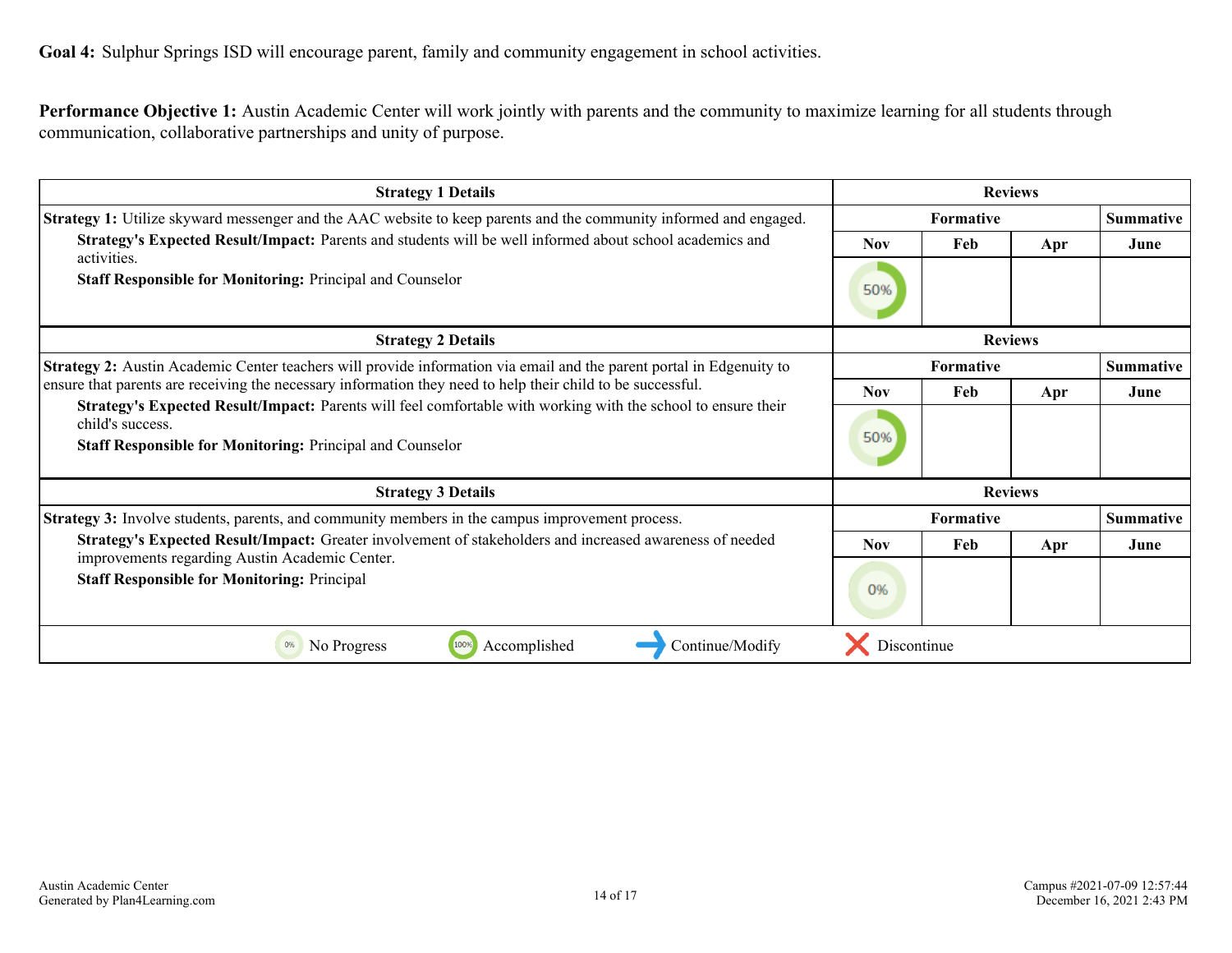# **State Compensatory**

### <span id="page-14-0"></span>**Budget for Austin Academic Center**

**Total SCE Funds:** \$682,000.00 **Total FTEs Funded by SCE:** 11 **Brief Description of SCE Services and/or Programs**

Edgenuity is the online curriculum used to support Austin. The teachers and para-professionals on this campus are funded with SCE funds. Austin is an Alternative Education Campus designed to be non-traditional to assist students in reaching graduation.

### **Personnel for Austin Academic Center**

| Name               | Position                   | ${\underline{\rm FTE}}$ |
|--------------------|----------------------------|-------------------------|
| Barbara Bloodgood  | Academic Paraprofessional  |                         |
| David Reynolds     | Police                     |                         |
| Gwen Panter        | Academic Paraprofessional  |                         |
| James Payne        | Principal                  |                         |
| Jennifer Maldonado | Academic Paraprofessional  |                         |
| Jordan Miesse      | Teacher                    |                         |
| Kathy Wright       | Teacher                    |                         |
| Lindsay Ramirez    | Teacher                    |                         |
| Marsha Nolan       | Teacher                    |                         |
| Shawn Sinclaire    | <b>Assistant Principal</b> |                         |
| Susan Reynolds     | Teacher                    |                         |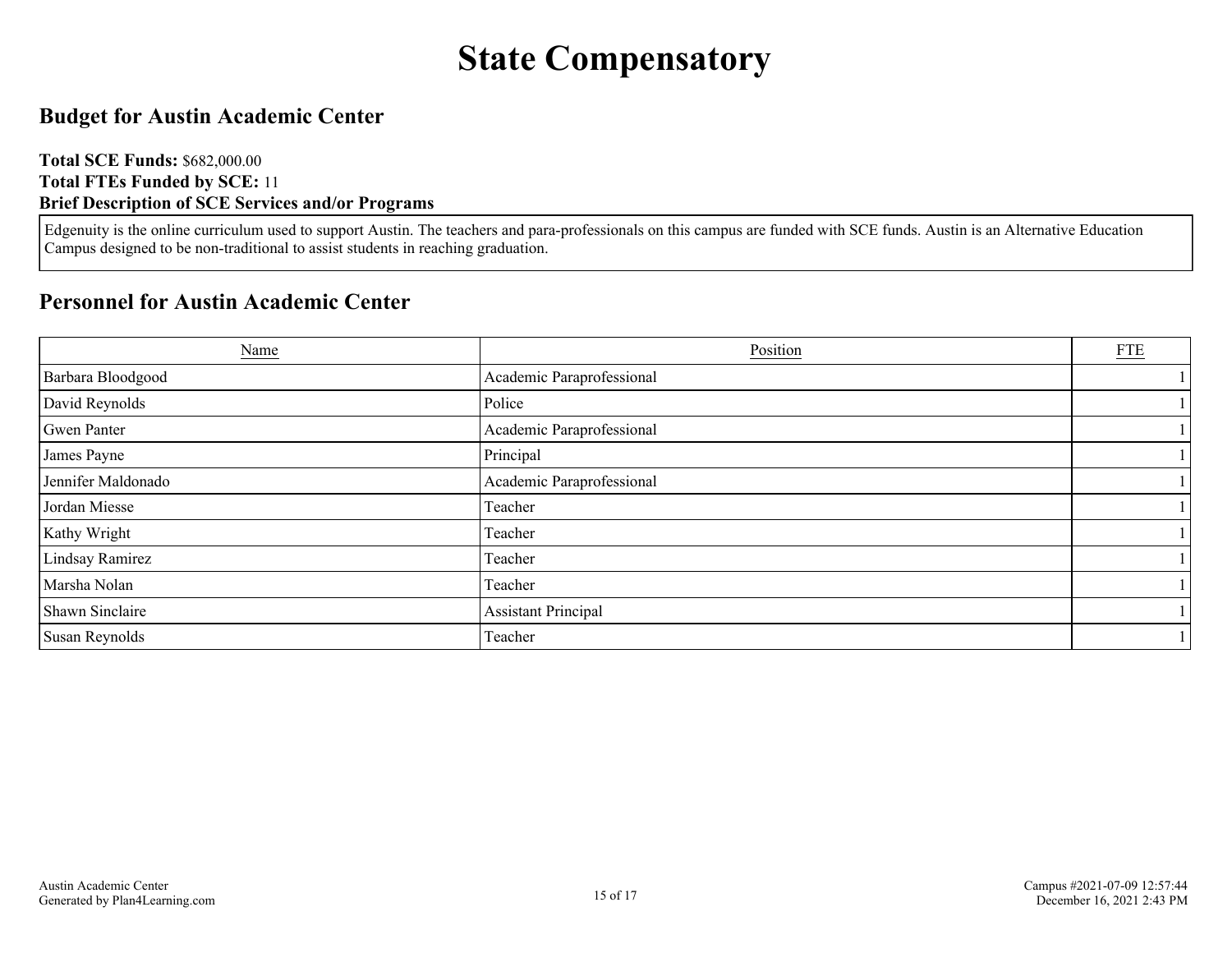# **Campus Improvement Team**

<span id="page-15-0"></span>

| <b>Committee Role</b>       | <b>Name</b>    | <b>Position</b>                 |
|-----------------------------|----------------|---------------------------------|
| Administrator               | James Payne    | Principal                       |
| Non-classroom Professional  | Dana Sills     | Community In Schools            |
| Administrator               | Shawn Sinclair | <b>Assistant Principal</b>      |
| Security                    | David Reynolds | Campus Police Officer           |
| Classroom Teacher           | Jordan Miesse  | <b>DAEP</b> Teacher             |
| Classroom Teacher           | Kathy Wright   | Teacher                         |
| District-level Professional | Josh Williams  | <b>Assistant Superintendent</b> |
| Paraprofessional            | Gwen Panter    | AAC Aide                        |